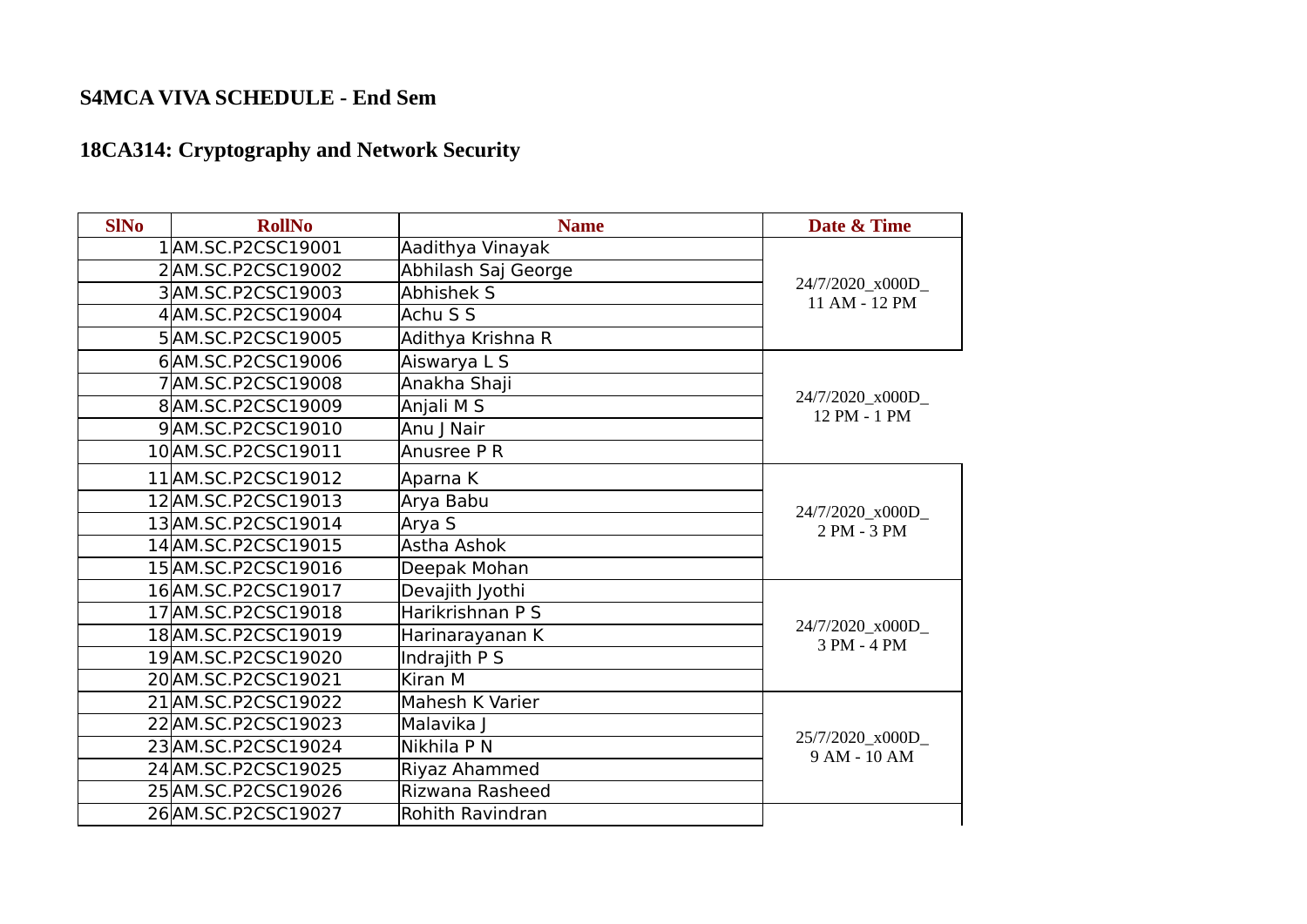| 27 AM.SC.P2CSC19028 | Sri Hari S          |                                        |
|---------------------|---------------------|----------------------------------------|
|                     |                     | 25/7/2020_x000D_                       |
| 28 AM.SC.P2CSC19029 | Sandeep P           | 10 AM - 11 AM                          |
| 29 AM.SC.P2CSC19030 | Shijo Scaria        |                                        |
| 30 AM.SC.P2CSC19031 | Sreehari M V        |                                        |
| 31 AM.SC.P2CSC19032 | Sreejesh Kumar V S  |                                        |
| 32 AM.SC.P2CSC19033 | Sreerag Haridas E M |                                        |
| 33 AM.SC.P2CSC19034 | Sruthy P R          | 25/7/2020_x000D_<br>11 AM - 12 AM      |
| 34 AM.SC.P2CSC19035 | Varun Nair          |                                        |
| 35 AM.SC.P2CSC19036 | Veni S Kumar        |                                        |
| 36 AM.SC.P2CSC19037 | Vishnu P A          | x000D                                  |
| 37 AM.SC.P2CSC19038 | Arjun V             | 25/7/2020_x000D_<br>12 PM - 1 PM x000D |
| 38 AM.SC.P2CSC19039 | Abhishek Mohandas   | x000D                                  |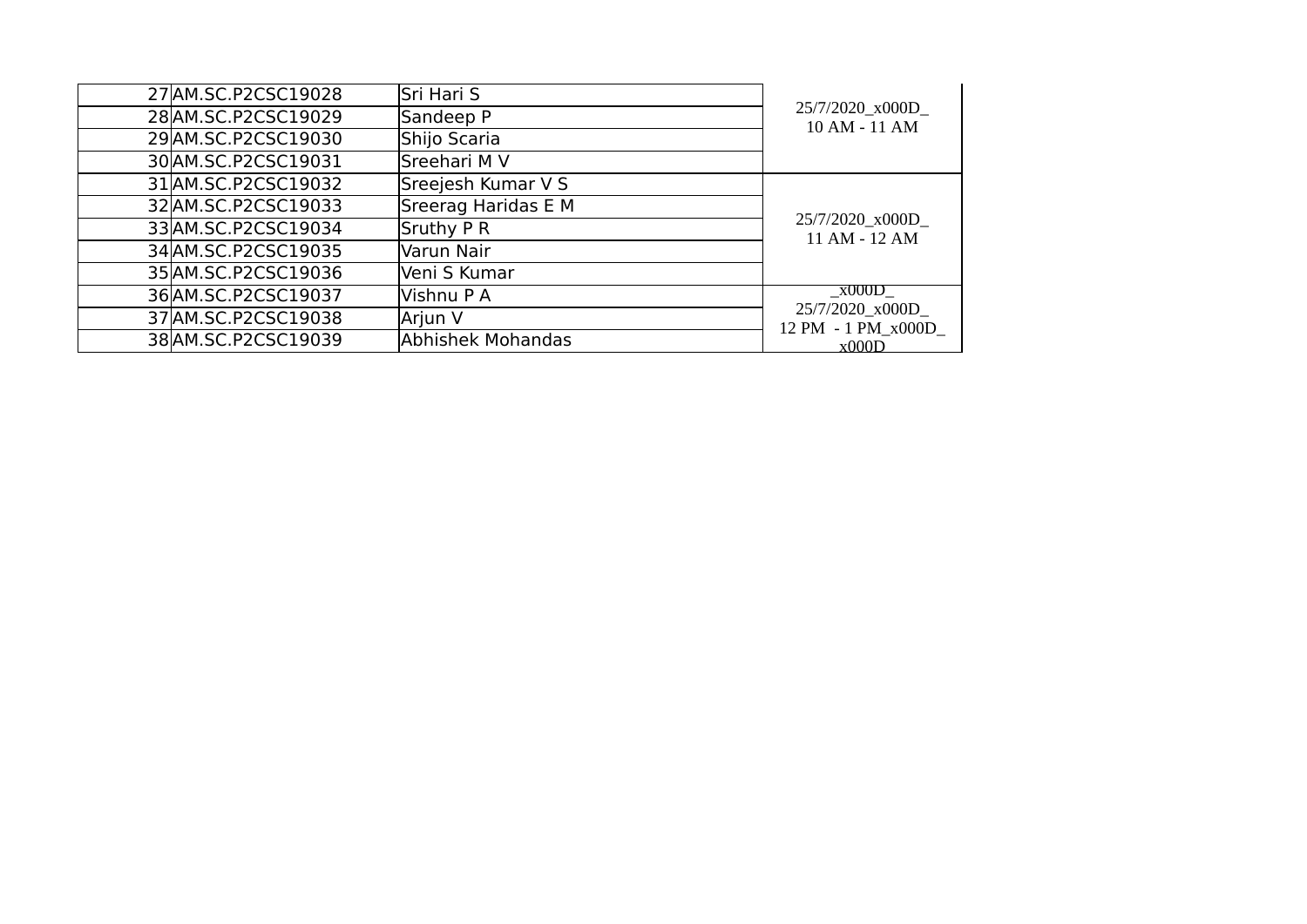#### **End Sem - VIVA Schedule 18CA437 - Semantic Web Technologies**

|               | AM.SC.P2CSC19001  | Aadithya Vinayak  | 11.00 - 11-15am     |           |
|---------------|-------------------|-------------------|---------------------|-----------|
| $\mathcal{L}$ | AM.SC.P2CSC19003  | Abhishek S        | 11.15 - 11.30 am    |           |
| 3             | AM.SC.P2CSC19019  | Harinarayanan K   | 11.30 - 12 noon     |           |
| 4             | lAM.SC.P2CSC19020 | Indrajith PS      | 12 - 12.15 pm       |           |
| 5             | AM.SC.P2CSC19022  | Mahesh K Varier   | $ 12.15 - 12.30$ pm |           |
| 6             | lAM.SC.P2CSC19025 | Riyaz Ahammed     | 1.30 - 2 pm         | 30/7/2020 |
|               | lAM.SC.P2CSC19030 | Shijo Scaria      | $2.00 - 2.15$ pm    |           |
| 8             | lAM.SC.P2CSC19035 | Varun Nair        | $ 2.15 - 2.30$ pm   |           |
| 9             | AM.SC.P2CSC19037  | Vishnu PA         | 2.30 - 2.45 pm      |           |
| 10            | lAM.SC.P2CSC19038 | Arjun V           | $2.45 - 3.00$ pm    |           |
| 11            | lAM.SC.P2CSC19039 | Abhishek Mohandas | 3.00 - 3.15 pm      |           |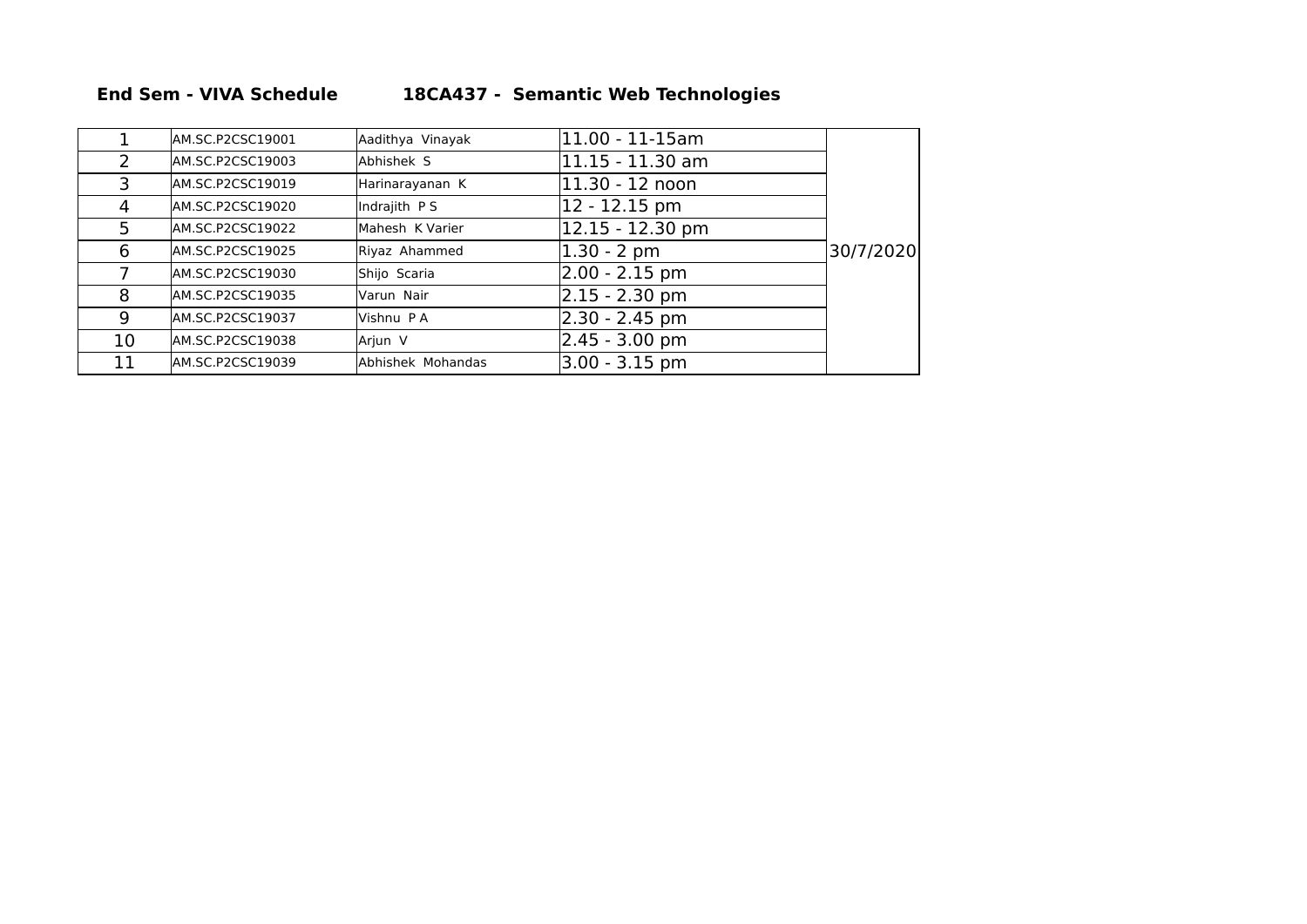### **18CA458: NLP**

| <b>RollNo</b>    | Name                | <b>Time</b> | Date                    |
|------------------|---------------------|-------------|-------------------------|
| AM.SC.P2CSC19002 | Abhilash Saj George | 5PM         |                         |
| AM.SC.P2CSC19006 | Aiswarya L S        | 5:15PM      |                         |
| AM.SC.P2CSC19008 | Anakha Shaji        | 5:30PM      |                         |
| AM.SC.P2CSC19010 | Anu J Nair          | 5:45PM      |                         |
| AM.SC.P2CSC19013 | Arya Babu           | l6PM        |                         |
| AM.SC.P2CSC19014 | Arya S              | 6:15PM      |                         |
| AM.SC.P2CSC19018 | Harikrishnan P S    | 6:30PM      |                         |
| AM.SC.P2CSC19021 | Kiran M             | 6:45PM      |                         |
| AM.SC.P2CSC19023 | Malavika J          | 7PM         | 5PM TO 9:30 PM 3/7/2020 |
| AM.SC.P2CSC19024 | Nikhila P N         | 7:15PM      |                         |
| AM.SC.P2CSC19026 | Rizwana Rasheed     | 7:30PM      |                         |
| AM.SC.P2CSC19027 | Rohith Ravindran    | 7:45PM      |                         |
| AM.SC.P2CSC19028 | lSri Hari S         | 8PM         |                         |
| AM.SC.P2CSC19031 | Sreehari M V        | 8:15PM      |                         |
| AM.SC.P2CSC19032 | Sreejesh Kumar V S  | 8:30PM      |                         |
| AM.SC.P2CSC19033 | Sreerag Haridas E M | 8:45PM      |                         |
| AM.SC.P2CSC19034 | Sruthy P R          | 9PM         |                         |
| AM.SC.P2CSC19036 | lVeni S Kumar       | 9:15PM      |                         |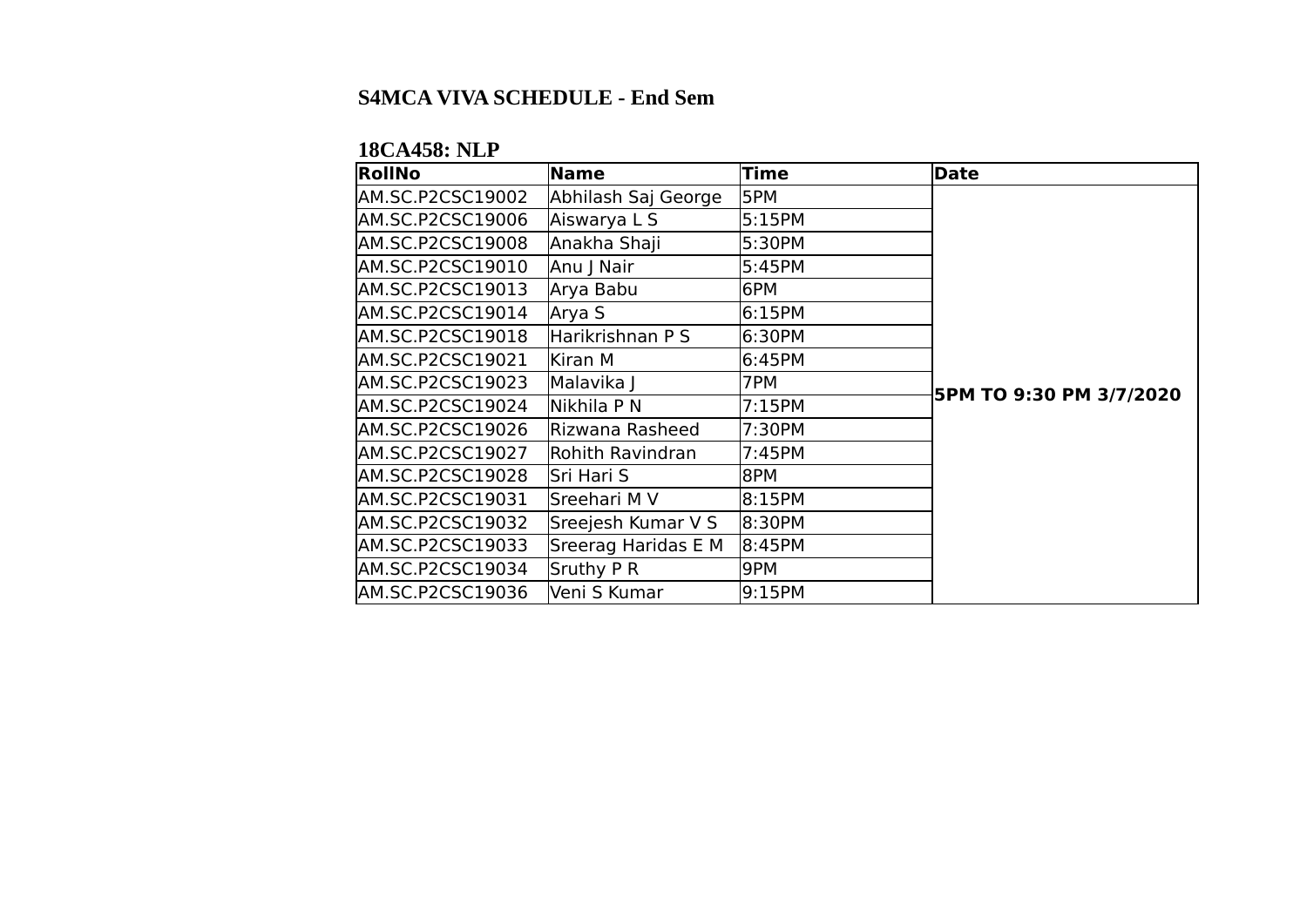### **S4MCA ONLINE VIVA SCHEDULE -End Sem**

#### **18CA431: Elective: Information Retrieval**

**Date:** 08/03/2020

| <b>SINo</b>    | <b>RollNo</b>    | <b>Name</b>              | <b>Time</b>      |
|----------------|------------------|--------------------------|------------------|
|                | AM.SC.P2CSC19001 | Aadithya Vinayak         |                  |
| $\overline{2}$ | AM.SC.P2CSC19003 | Abhishek S               |                  |
| 3              | AM.SC.P2CSC19004 | Achu S S                 | 1:30 - 2:30 PM   |
| 4              | AM.SC.P2CSC19005 | Adithya Krishna R        |                  |
| 5              | AM.SC.P2CSC19009 | Anjali M S               |                  |
| 6              | AM.SC.P2CSC19011 | Anusree PR               |                  |
| 7              | AM.SC.P2CSC19012 | Aparna K                 |                  |
| 8              | AM.SC.P2CSC19015 | Astha Ashok              |                  |
| 9              | AM.SC.P2CSC19016 | Deepak Mohan             | 2:30 - 3:30 PM   |
| 10             | AM.SC.P2CSC19017 | Devajith Jyothi          |                  |
| 11             | AM.SC.P2CSC19019 | Harinarayanan K          |                  |
| 12             | AM.SC.P2CSC19020 | Indrajith P S            |                  |
| 13             | AM.SC.P2CSC19022 | Mahesh K Varier          |                  |
| 14             | AM.SC.P2CSC19025 | Riyaz Ahammed            |                  |
| 15             | AM.SC.P2CSC19029 | Sandeep P                |                  |
| 16             | AM.SC.P2CSC19030 | Shijo Scaria             |                  |
| 17             | AM.SC.P2CSC19035 | Varun Nair               | $3:30 - 5:00$ PM |
| 18             | AM.SC.P2CSC19037 | Vishnu PA                |                  |
| 19             | AM.SC.P2CSC19038 | Arjun V                  |                  |
| 20             | AM.SC.P2CSC19039 | <b>Abhishek Mohandas</b> |                  |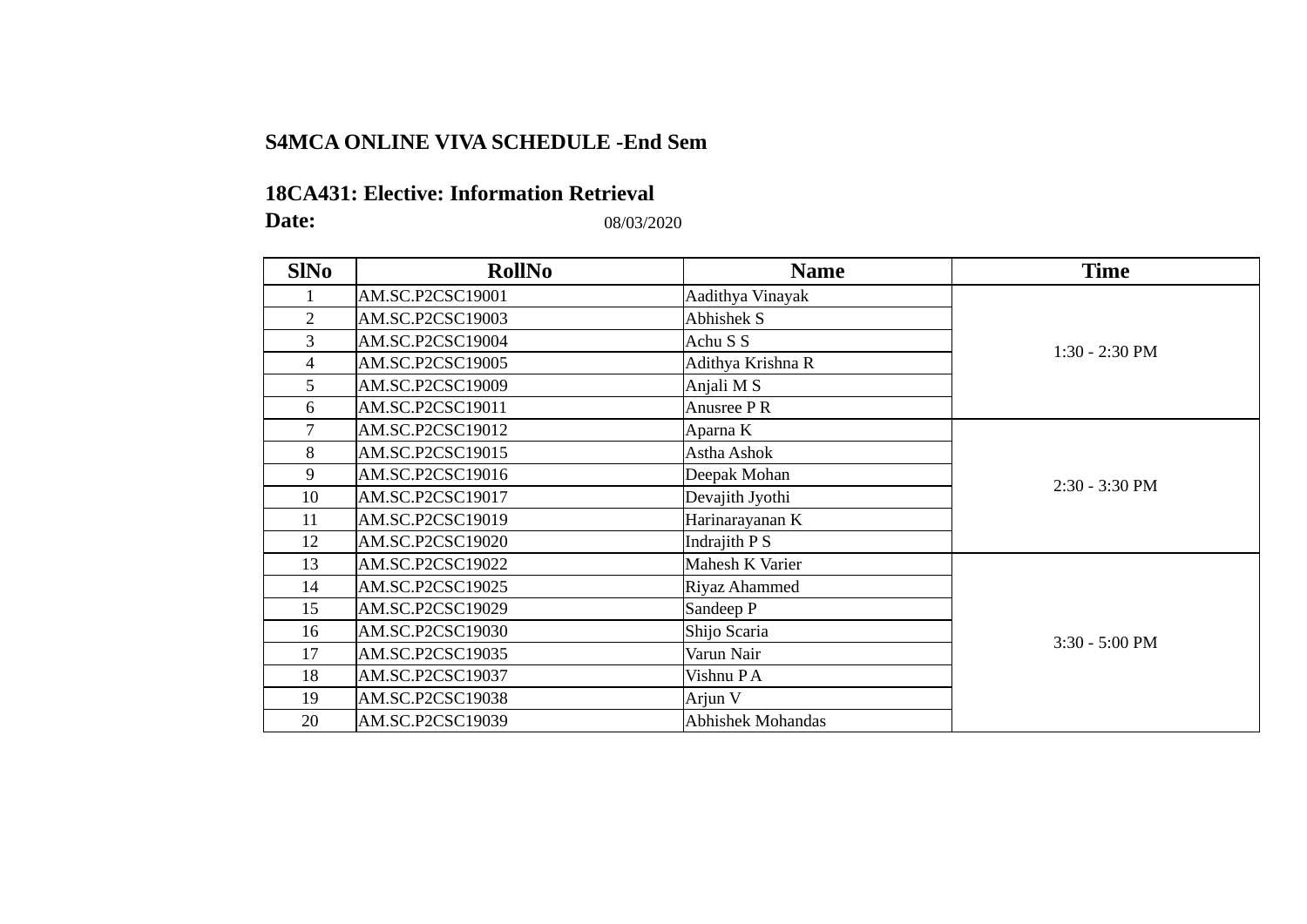## **18CA312: Data Mining and Applications Date: 22-08-2020 and 25-08-2020**

| <b>SINo</b>    | <b>RollNo</b>    | <b>Name</b>         | <b>Time</b>      |            |
|----------------|------------------|---------------------|------------------|------------|
| $\mathbf{1}$   | AM.SC.P2CSC19001 | Aadithya Vinayak    |                  |            |
| $\overline{2}$ | AM.SC.P2CSC19002 | Abhilash Saj George |                  |            |
| 3              | AM.SC.P2CSC19003 | <b>Abhishek S</b>   | $2 - 3 PM$       |            |
| 4              | AM.SC.P2CSC19004 | Achu S S            |                  |            |
| 5              | AM.SC.P2CSC19005 | Adithya Krishna R   |                  |            |
| 6              | AM.SC.P2CSC19006 | Aiswarya L S        |                  |            |
| 7              | AM.SC.P2CSC19008 | Anakha Shaji        |                  |            |
| 8              | AM.SC.P2CSC19009 | Anjali M S          |                  |            |
| 9              | AM.SC.P2CSC19010 | Anu J Nair          | $3 - 4 PM$       | 22-08-2020 |
| 10             | AM.SC.P2CSC19011 | Anusree PR          |                  |            |
| 11             | AM.SC.P2CSC19012 | Aparna K            |                  |            |
| 12             | AM.SC.P2CSC19013 | Arya Babu           |                  |            |
| 13             | AM.SC.P2CSC19014 | Arya S              |                  |            |
| 14             | AM.SC.P2CSC19015 | Astha Ashok         |                  |            |
| 15             | AM.SC.P2CSC19016 | Deepak Mohan        | $4 - 5$ PM       |            |
| 16             | AM.SC.P2CSC19017 | Devajith Jyothi     |                  |            |
| 17             | AM.SC.P2CSC19018 | Harikrishnan P S    |                  |            |
| 18             | AM.SC.P2CSC19019 | Harinarayanan K     |                  |            |
| 19             | AM.SC.P2CSC19020 | Indrajith P S       |                  |            |
| 20             | AM.SC.P2CSC19021 | Kiran M             |                  |            |
| 21             | AM.SC.P2CSC19022 | Mahesh K Varier     | $1:30 - 2:30$ PM |            |
| 22             | AM.SC.P2CSC19023 | Malavika J          |                  |            |
| 23             | AM.SC.P2CSC19024 | Nikhila P N         |                  |            |
| 24             | AM.SC.P2CSC19025 | Riyaz Ahammed       |                  |            |
| 25             | AM.SC.P2CSC19026 | Rizwana Rasheed     |                  |            |
| 26             | AM.SC.P2CSC19027 | Rohith Ravindran    |                  |            |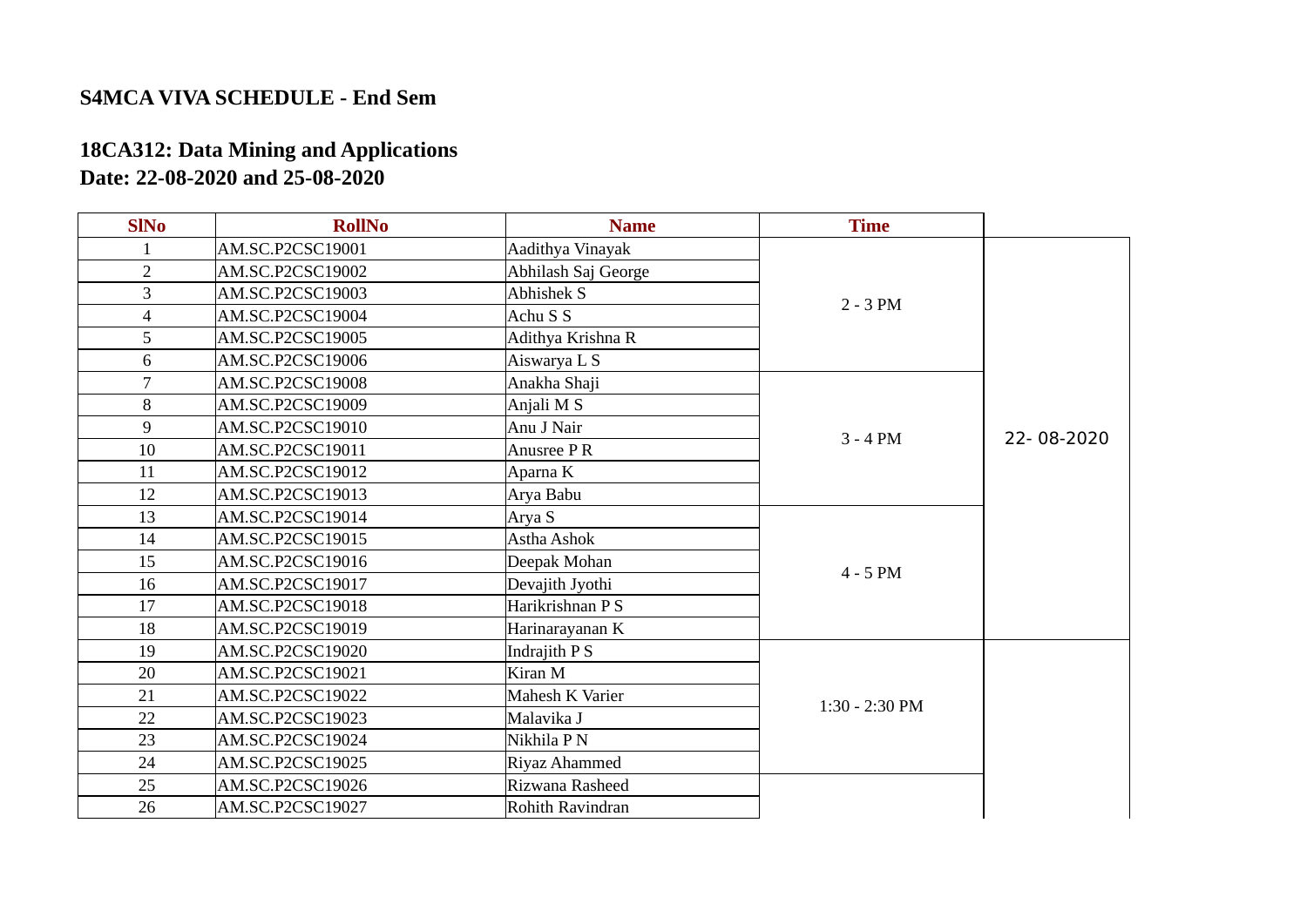| 27 | AM.SC.P2CSC19028 | Sri Hari S          | $2:30 - 3:30$ PM         |            |
|----|------------------|---------------------|--------------------------|------------|
| 28 | AM.SC.P2CSC19029 | Sandeep P           |                          | 25-08-2020 |
| 29 | AM.SC.P2CSC19030 | Shijo Scaria        |                          |            |
| 30 | AM.SC.P2CSC19031 | Sreehari M V        |                          |            |
| 31 | AM.SC.P2CSC19032 | Sreejesh Kumar V S  |                          |            |
| 32 | AM.SC.P2CSC19033 | Sreerag Haridas E M |                          |            |
| 33 | AM.SC.P2CSC19034 | Sruthy P R          |                          |            |
| 34 | AM.SC.P2CSC19035 | Varun Nair          | $3:30 - 5:00 \text{ PM}$ |            |
| 35 | AM.SC.P2CSC19036 | Veni S Kumar        |                          |            |
| 36 | AM.SC.P2CSC19037 | Vishnu PA           |                          |            |
| 37 | AM.SC.P2CSC19038 | Arjun V             |                          |            |
| 38 | AM.SC.P2CSC19039 | Abhishek Mohandas   |                          |            |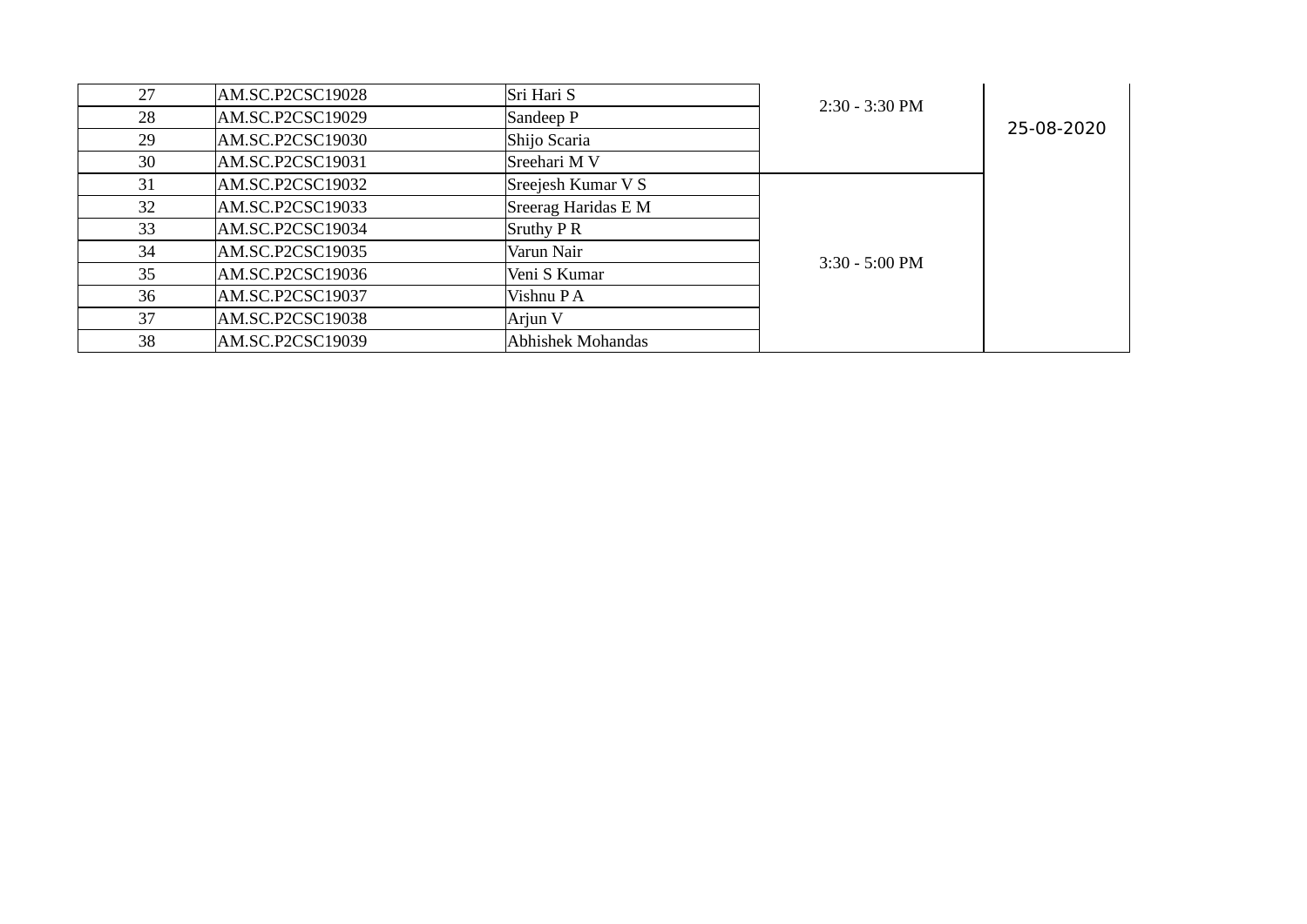## **18CA331: Big Data Analytics and Visualization**

**Dates:** 30-07-2020

| SI No.                  | Roll No.                | Name                | Time              | Date       |
|-------------------------|-------------------------|---------------------|-------------------|------------|
| 1                       | <b>AM.SC.P2CSC19002</b> | Abhilash Saj George | $11.00 - 11.15$   |            |
| $\overline{2}$          | AM.SC.P2CSC19004        | Achu S S            | 11.15 - 11.30     |            |
| 3                       | AM.SC.P2CSC19005        | Adithya Krishna R   | 11.30 - 11.45     |            |
| $\overline{\mathbf{4}}$ | AM.SC.P2CSC19006        | Aiswarya L S        | 11.45 - 12.00     |            |
| 5                       | <b>AM.SC.P2CSC19008</b> | Anakha Shaji        | $12.00 - 12.15$   | 30/07/2020 |
| $6\overline{6}$         | <b>AM.SC.P2CSC19009</b> | Anjali M S          | $12.15 - 12.30$   |            |
| $\overline{7}$          | AM.SC.P2CSC19010        | Anu J Nair          | $12.30 - 12.45$   |            |
| 8                       | AM.SC.P2CSC19011        | Anusree P R         | $12.45 - 01.00$   |            |
| 9                       | <b>AM.SC.P2CSC19012</b> | Aparna K            | $01.00 - 01.15$   |            |
| 10                      | AM.SC.P2CSC19013        | Arya Babu           | $01.45 - 02.00$   |            |
| 11                      | AM.SC.P2CSC19014        | Arya S              | $02.00 - 02 - 15$ |            |
| 12                      | AM.SC.P2CSC19015        | Astha Ashok         | $02.15 - 02.30$   |            |
| 13                      | AM.SC.P2CSC19016        | Deepak Mohan        | 02.30 - 02.45     |            |
| 14                      | AM.SC.P2CSC19017        | Devajith Jyothi     | $02.45 - 03.00$   | 30/07/2020 |
| 15                      | AM.SC.P2CSC19018        | Harikrishnan P S    | $03.00 - 03.15$   |            |
| 16                      | <b>AM.SC.P2CSC19021</b> | Kiran M             | $03.15 - 03.30$   |            |
| 17                      | AM.SC.P2CSC19023        | Malavika J          | 03.30 - 03.45     |            |
| 18                      | AM.SC.P2CSC19024        | Nikhila P N         | 03.45 - 04.00     |            |
| 19                      | <b>AM.SC.P2CSC19026</b> | Rizwana Rasheed     | $05.00 - 05.15$   |            |
| 20                      | AM.SC.P2CSC19027        | Rohith Ravindran    | $05.15 - 05.30$   |            |
| 21                      | <b>AM.SC.P2CSC19028</b> | Sri Hari S          | 05.30 - 05.45     |            |
| 22                      | <b>AM.SC.P2CSC19029</b> | Sandeep P           | 05.45 - 06.00     |            |
| 23                      | AM.SC.P2CSC19031        | Sreehari M V        | $ 06.00 - 06.15 $ | 30/07/2020 |
| 24                      | AM.SC.P2CSC19032        | Sreejesh Kumar V S  | 06.15 - 06.30     |            |
| 25                      | AM.SC.P2CSC19033        | Sreerag Haridas E M | 06.30 - 06.45     |            |
| 26                      | AM.SC.P2CSC19034        | Sruthy P R          | $06.45 - 07.00$   |            |
| 27                      | AM.SC.P2CSC19036        | Veni S Kumar        | $07.00 - 07.15$   |            |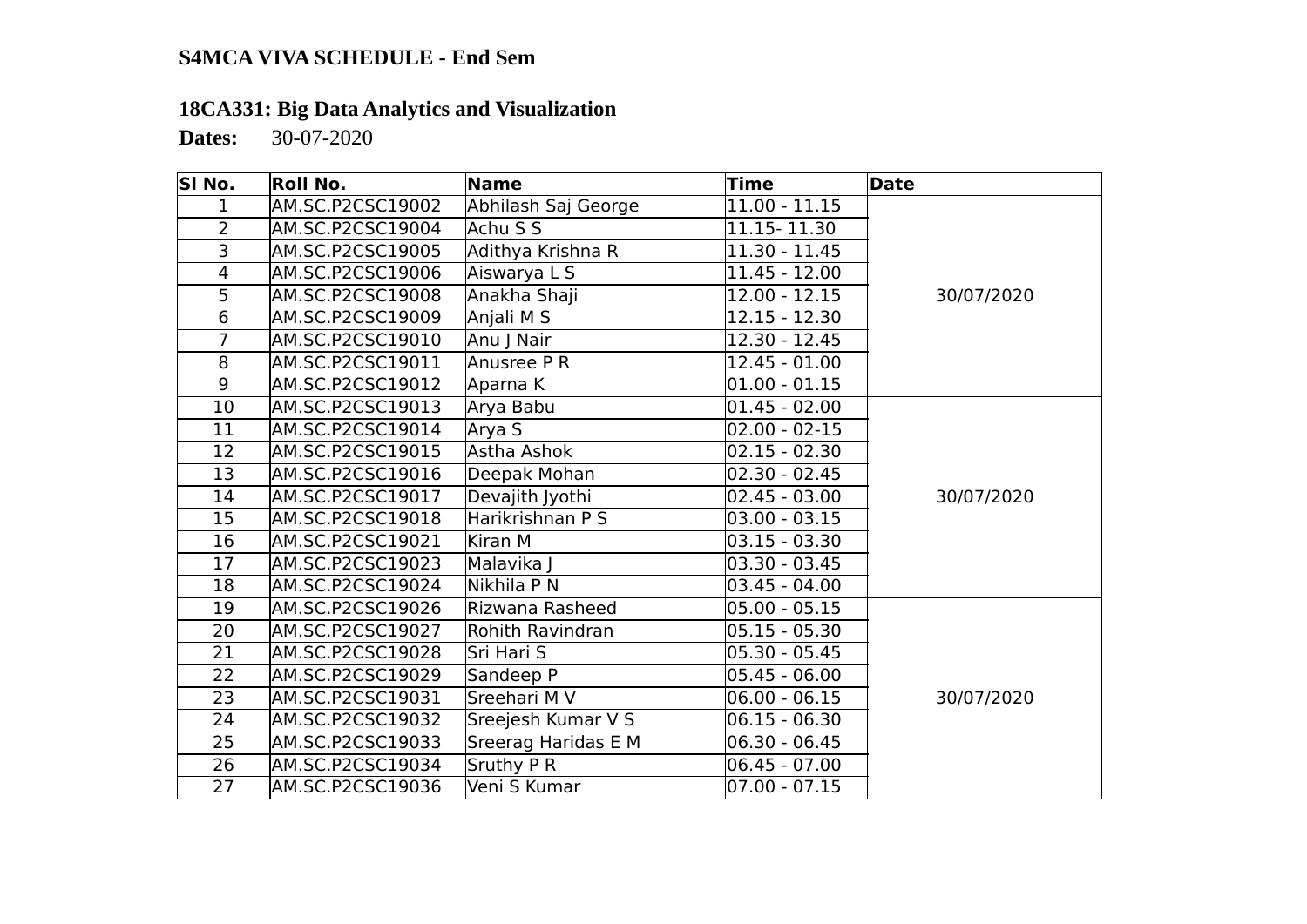| SI.no | Roll no             | Name                | Date & Time          |
|-------|---------------------|---------------------|----------------------|
|       | 1AM.SC.P2CSC19001   | Aadithya Vinayak    |                      |
|       | 2AM.SC.P2CSC19002   | Abhilash Saj George |                      |
|       | 3AM.SC.P2CSC19003   | <b>Abhishek S</b>   |                      |
|       | 4 AM.SC.P2CSC19004  | Achu S S            | 28-07-20 11.00-12.00 |
|       | 5AM.SC.P2CSC19005   | Adithya Krishna R   |                      |
|       | 6AM.SC.P2CSC19006   | Aiswarya L S        |                      |
|       | 7 AM.SC.P2CSC19007  | Amal D Anand        |                      |
|       | 8AM.SC.P2CSC19008   | Anakha Shaji        |                      |
|       | 9AM.SC.P2CSC19009   | Anjali M S          |                      |
|       | 10 AM.SC.P2CSC19010 | Anu J Nair          |                      |
|       | 11 AM.SC.P2CSC19011 | Anusree P R         |                      |
|       | 12 AM.SC.P2CSC19012 | Aparna K            | 28-07-20 12.00-1.00  |
|       | 13AM.SC.P2CSC19013  | Arya Babu           |                      |
|       | 14 AM.SC.P2CSC19014 | Arya S              |                      |
|       | 15 AM.SC.P2CSC19015 | Astha Ashok         |                      |
|       | 16AM.SC.P2CSC19016  | Deepak Mohan        |                      |
|       | 17 AM.SC.P2CSC19017 | Devajith Jyothi     |                      |
|       | 18 AM.SC.P2CSC19018 | Harikrishnan P S    |                      |
|       | 19 AM.SC.P2CSC19019 | Harinarayanan K     |                      |
|       | 20 AM.SC.P2CSC19020 | <b>Indrajith PS</b> | 28-07-20 2.00-3.00   |
|       | 21 AM.SC.P2CSC19021 | Kiran M             |                      |
|       | 22 AM.SC.P2CSC19022 | Mahesh K Varier     |                      |
|       | 23 AM.SC.P2CSC19023 | Malavika J          |                      |
|       | 24 AM.SC.P2CSC19024 | Nikhila P N         |                      |
|       | 25AM.SC.P2CSC19025  | Riyaz Ahammed       |                      |
|       | 26 AM.SC.P2CSC19026 | Rizwana Rasheed     |                      |
|       | 27 AM.SC.P2CSC19027 | Rohith Ravindran    |                      |
|       | 28 AM.SC.P2CSC19028 | Sri Hari S          | 28-07-20 3.00 - 4.00 |
|       | 29 AM.SC.P2CSC19029 | Sandeep P           |                      |
|       | 30 AM.SC.P2CSC19030 | Shijo Scaria        |                      |
|       | 31 AM.SC.P2CSC19031 | Sreehari M V        |                      |
|       | 32 AM.SC.P2CSC19032 | Sreejesh Kumar V S  |                      |

## **S4MCA- MA311 Numerical Methods and Optimization Viva Schedule for End Semester Exam**